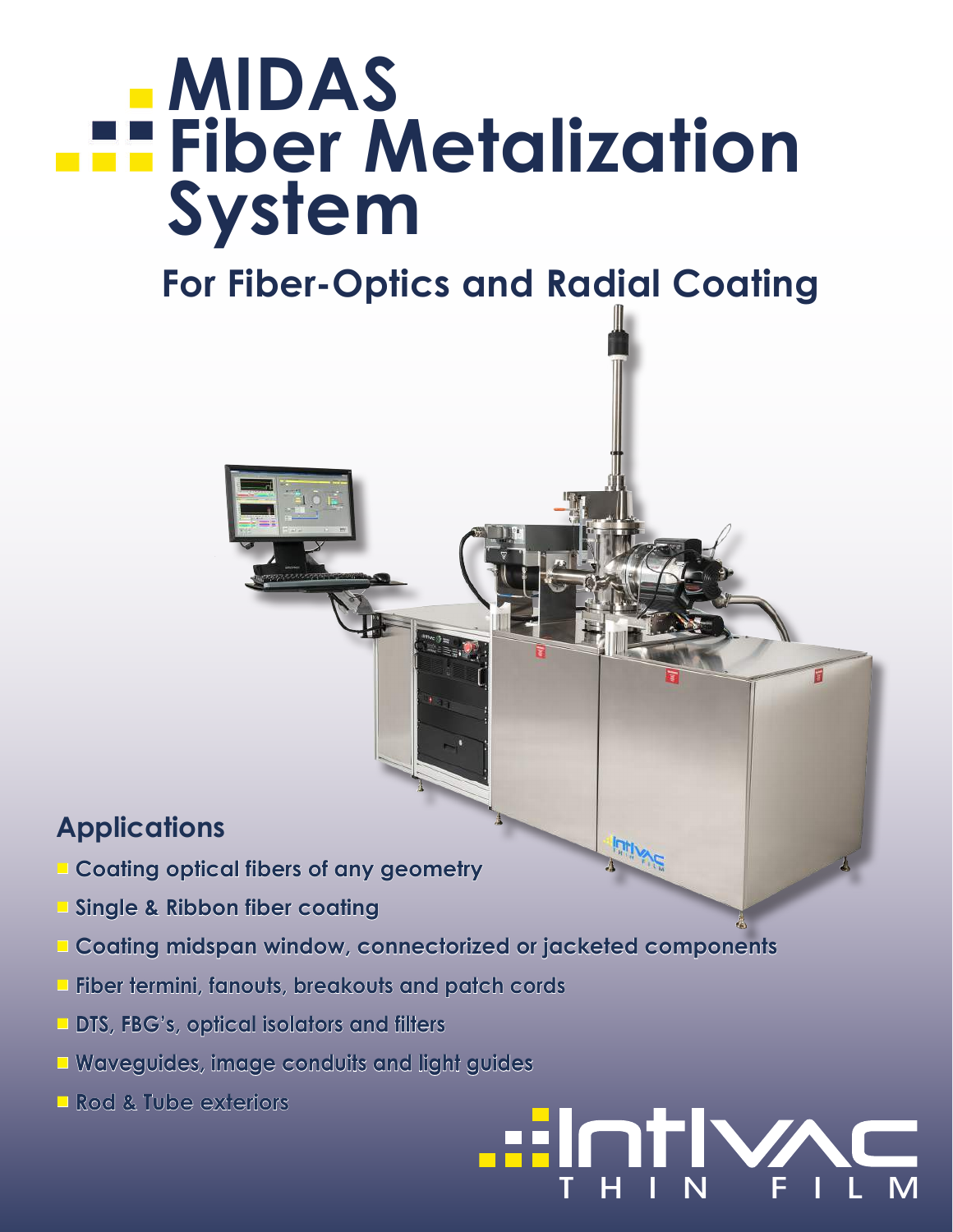### **METALIZATION SYSTEM FOR FIBER-OPTICS**

The MIDAS Metalization System is designed to produce a single or multi-layer symmetrical metal coating on ends, mid spans, or windows of optical fibers for use in a hermetically sealed opto-electric package. It can also create radially symmetrical material stacks on a cylindrical rod or tube components.



#### **PROCESS METHODS:**

- Apply materials for Brazing, Soldering or Ultrasonic Welding
- Add Passivation layers and buffers
- Radially symmetrical coating application with controllable overspray onto fiber jackets



Designed for a small clean room footprint, this load-lock system uses a low energy plasma pre-clean to ensure adhesion by removing residual hydrocarbon and water vapor contamination.

The coating chamber contains an array of sputter cathodes allowing for the uniform distribution of different metal and multi-layer coatings.



# **sales@intlvacthinfilm.ca**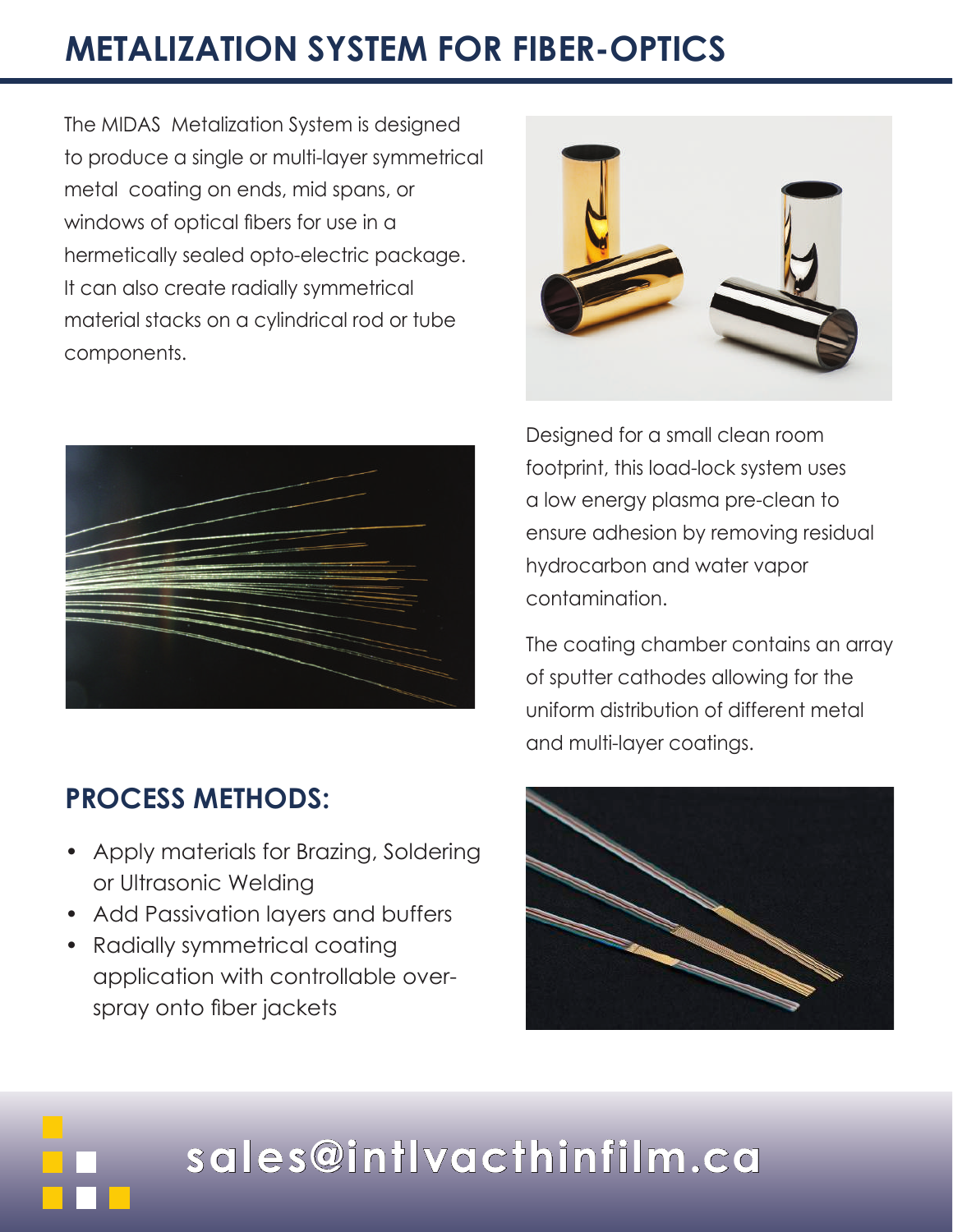#### **SYSTEM ADVANTAGES:**



Platinum sample

- Uniform coating around entire fiber for accurate fiber alignments and thickness controlled to nanometers
- High pull strength on finished parts
- Easy to reconfigure to accommodate process changes and new materials
- Low maintenance operation, 3 years before first service
- Nominal 45 minute cycle time
- Unprecedented high-volume throughput and low maintenance
- Designed to meet or exceed Bellcore/ Telcordia and MIL-STD-883 standards
- Ultra low porosity metal or dielectric coatings
- Uses 99.99% pure metals. No phosphorus or sulfur electroplating
- Low temperature operation allows all types of fiber jackets: acrylate, silicone, polyimide, carbon and sensitive components
- Fully automated process control for one button operation after load-lock
- Load-lock design streams outgas vapors away from cores during processing
- Minimal precious metal consumption (micrograms) per component (after reclaim) for low cost per component



Ti/Pt/Au on Fiber

# **www.intlvacthinfilm.ca**